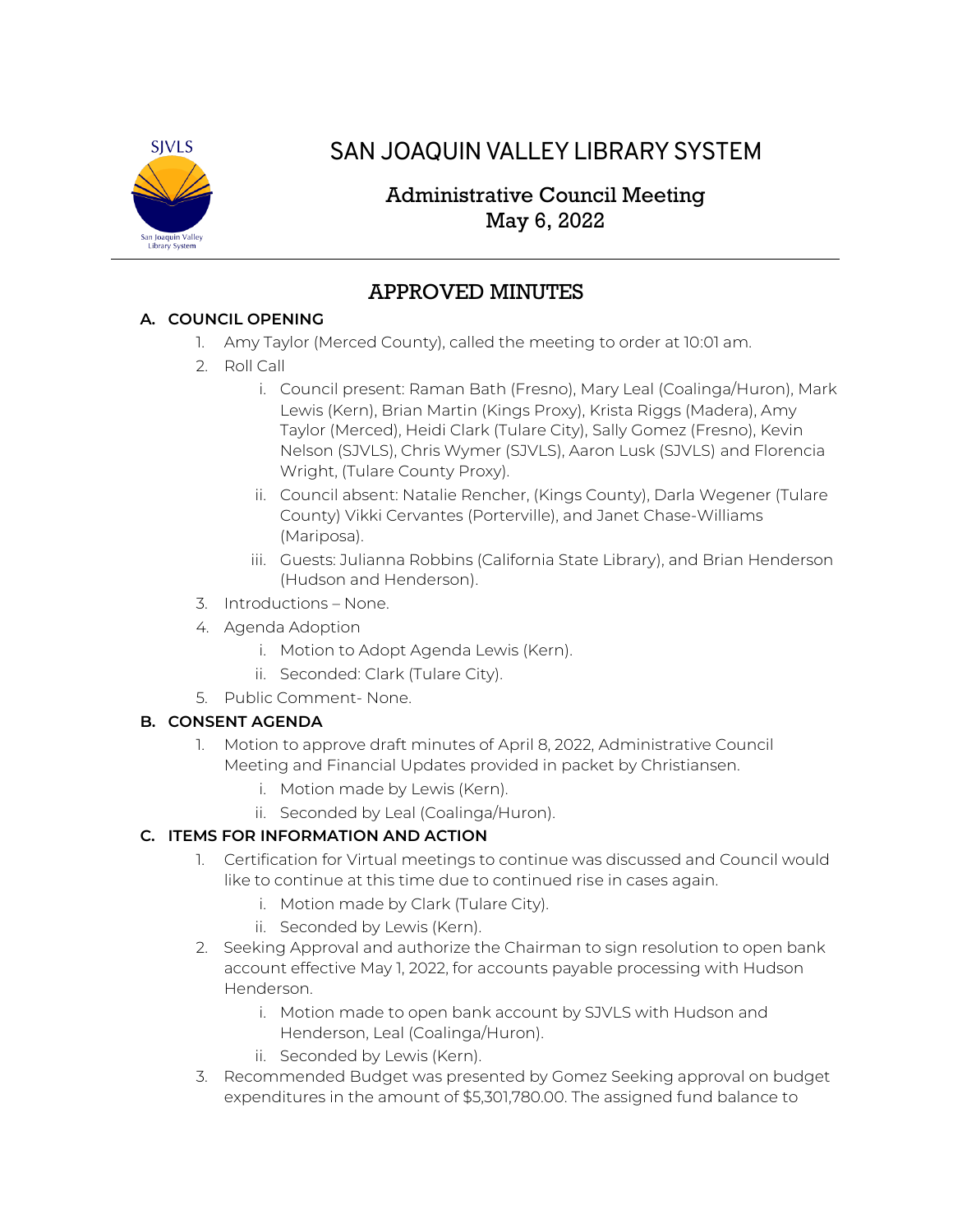continue of \$2,000,0000 and members contribution to committed fund balance of \$765,736.

- i. Motion made to accept recommended budget by Leal (Coalinga/Huron),
- ii. Seconded by Lewis (Kern).
- 4. Wymer had meeting with Goodman, form EdTecnology and Nelson on the retroactive funding application. Council is seeking approval to defer the 2020 High-Speed Broadband Grant application that was submitted November 6, 2022. Looking for approval to update application when the CTC's Grant window opens in the amount of at least \$375,801. The last thing would be to authorize the Chair to sing the new grant application.
	- i. Motion made by to approve 1-3 Lewis (Kern).
	- ii. Seconded by Clark (Tulare City).
- 5. Wymer seeing authorization to execute a new agreement between SJVL S and CTC Energy and Technology for participation in the State Broadband Program and to file a new Letter of Agency with CPUC.
	- i. Motion to approve new Agreement between SJVLS and CTC Energy and Technology made by Clark (Tulare City).
	- ii. Seconded by Lewis (Kern).

#### **D. STAFF REPORTS**

- 1. Chair No Report.
- 2. State Library Julianna Robbins.
	- i. Provided updates in packet. Infrastructure Grants still being processed. worked on. Friday 13th, the State will approve the budget.
- 3. Administrative Librarian
	- i. Wymer provided an update on the progress of the CLSA Plan of Service. He wanted to have a draft prepared for the meeting but was not able to complete it in time. He is working on gathering demographics data and finding the best use for the allocation that is not needed to operate delivery. He will have the draft prepared for the next meeting.
	- ii. Wymer has also worked with EdTEchnology Funds and Califa on deferring the 2020 Broadband Grant application and SJVLS's options to re-apply at a later date.
	- iii. Wymer informed Admin Council that he drafted and submitted a grant application for funding to cover Porterville's re-connection costs. The application was submitted Tuesday, May 3.
	- iv. Wymer provided an update on the status of ECF Funding and the Bookmobile E-rate RFP. ECF Funding amounts are being finalized, and SJVLS will begin ordering equipment in the next few weeks. He informed Admin Council that the 3<sup>rd</sup> ECF funding window closes next week, so e needs to know as soon as possible if anyone is interested in applying. Unfortunately, there were no responses to the Bookmobile RFP, so it does not look like we will be able to discount service or equipment in the coming year.
- 4. SJVLS System Administrator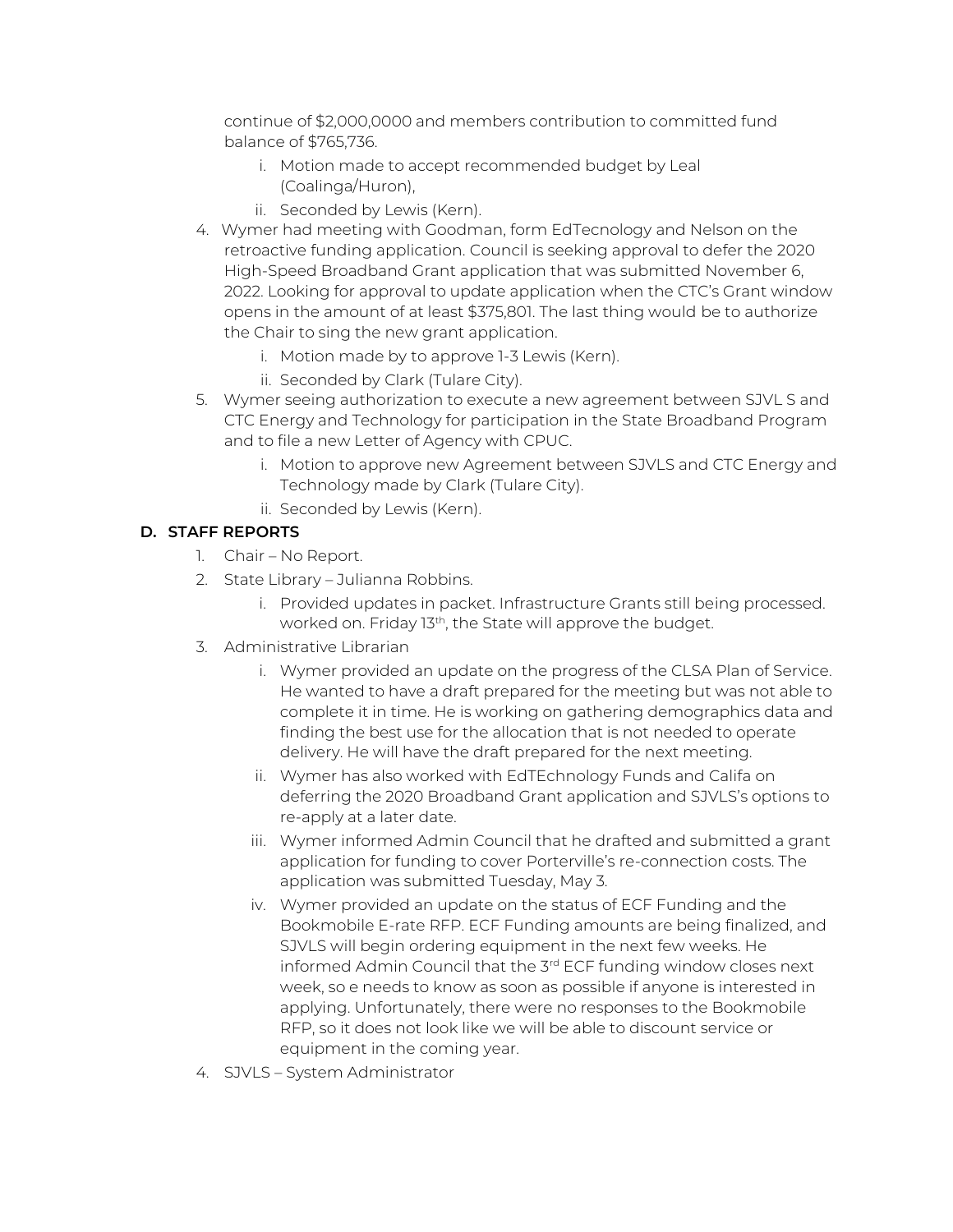Wymer informed Admin Council that the library card order was submitted and are in the process of being printed. He also provided an update on a discussion from the Automation Committee meeting regarding handling damaged items and charges when they are borrowed outside the owning jurisdiction. He reminded Admin Council the annual purge of inactive patrons is coming up, and he will be sending an email next week asking members to confirm their purge criteria. His final update was to share some noteworthy new features coming in the next version of Horizon. One noteworthy new feature is the addition of a "Preferred Name" field that allows patrons to specify a different name for notices from their legal name. Another noteworthy new feature is the ability to encrypt SIP communications, helping to secure patron PII. These new features will require SJVLS to migrate the underlying Horizon database. Wymer will return with a detailed plan early next fiscal year.

- 5. Senior Network Systems Engineer
	- i. Nelson reported that PC order will be placed on Monday. They are still having supply delays. GeoLinks is moving forward. Will be finishing years 6 before year 8 starts.

#### **E. DIRECTOR'S COMMENTS**

- 1. Clark, (Tulare City), Had 3 days off this week. Last week we had our 1st encounter with the 1<sup>st</sup> amendment. (Gomez providing link for Council on Webinar next week on 1st Amendment). Still short staffed and scrambling to get ready for Summer Reading.
- 2. Wright, (Tulare County) Filling in for Darla who will be back next week. Have increased employees which is great, there is a lot of training going on. Working on grants. Working on Summer programming. We received a 1st time Save the Children grant and that was very exciting.
- 3. Lewis, (Kern) We have opened our last branch that was closed finally. The police department in McFarland showed interest in purchasing our McFarland Branch but we are not interested.
- 4. Leal, (Coalinga/Huron), Finishing up some programming and finalizing Summer Reading Program. Had a program yesterday for Cino di May. Some programs have been better than others.
- 5. Riggs, (Madera) We are recruiting for Librarian 1. Krista recruiting for Librarian I, have extended it for 1 week. Wrapping up grants for summer. Bookmobile started last week and doing well. Getting ready for summer reading and lunch programs.
- 6. Gomez (Fresno) We are interviewing for librarians beginning June. We have many vacancies; we were trying to fill positions before summer programming. Bringing volunteers back to help as well. Had a very successful Prom Dress program, it helped many go to prom. There is first Amendment Audit training next week on a webinar, Sally will share info with council.
- 7. Taylor (Merced) Librarian interviews next week. Finalized Summer Program.

#### **F. CALENDAR ITEMS**

- 1. Date and location for next Administrative Council Meeting
	- i. June 3rd, 2022, 10:00 AM on Teams

#### **G. ADJOURNMENT**